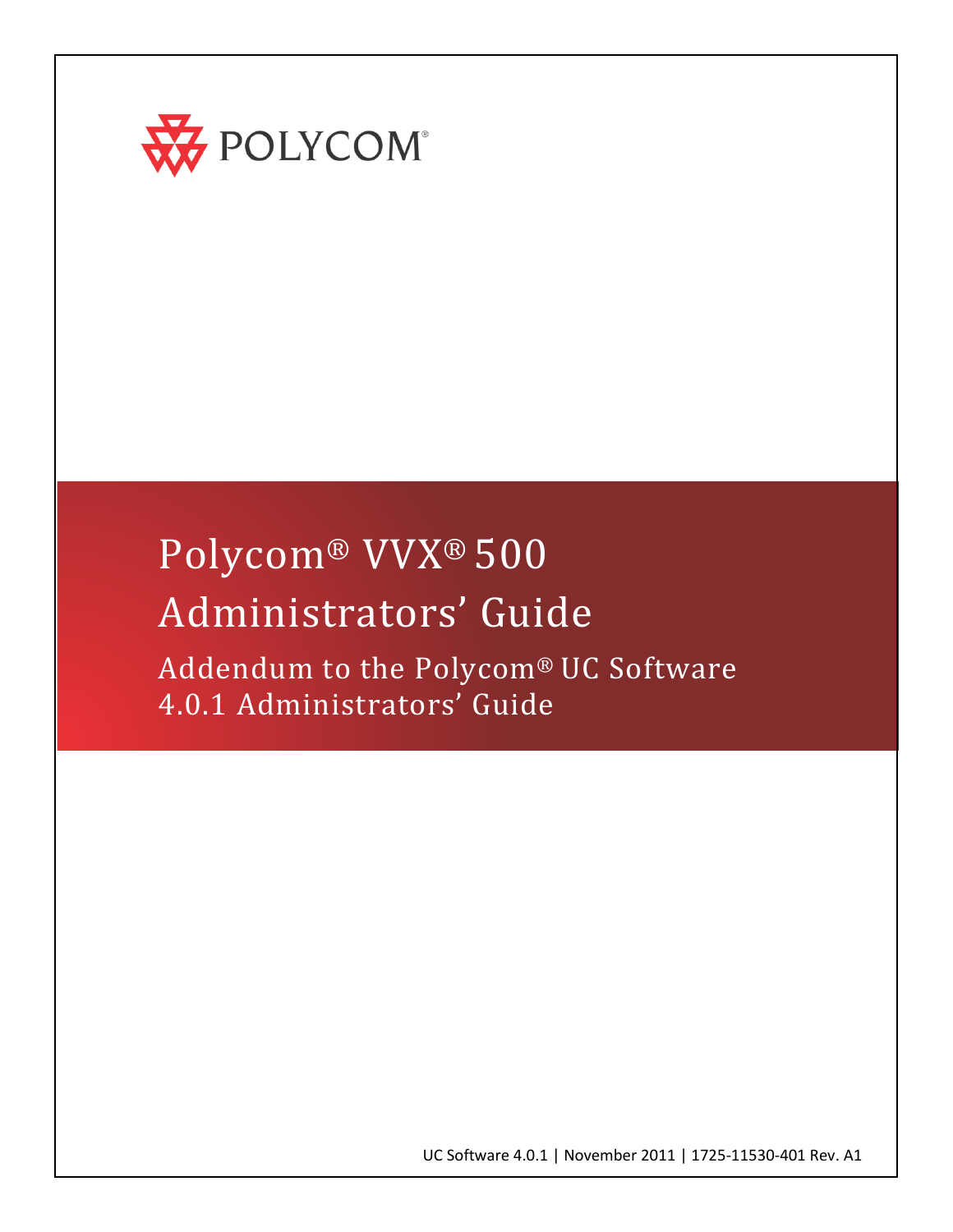#### **Trademark Information**

POLYCOM®, the Polycom "Triangles" logo and the names and marks associated with Polycom's products are trademarks and/or service marks of Polycom, Inc. and are registered and/or common law marks in the United States and various other countries. All other trademarks are property of their respective owners. No portion hereof may be reproduced or transmitted in any form or by any means, for any purpose other than the recipient's personal use, without the express written permission of Polycom.

#### **Patent Information**

The accompanying product is protected by one or more U.S. and foreign patents and/or pending patent applications held by Polycom, Inc.

#### **Disclaimer**

Some countries, states, or provinces do not allow the exclusion or limitation of implied warranties or the limitation of incidental or consequential damages for certain products supplied to consumers, or the limitation of liability for personal injury, so the above limitations and exclusions may be limited in their application to you. When the implied warranties are not allowed to be excluded in their entirety, they will be limited to the duration of the applicable written warranty. This warranty gives you specific legal rights which may vary depending on local law.

#### **Copyright Notice**

Portions of the software contained in this product are:

Copyright © 1998, 1999, 2000 Thai Open Source Software Center Ltd. and Clark Cooper

Copyright © 1998 by the Massachusetts Institute of Technology

Copyright © 1998-2008 The OpenSSL Project

Copyright © 1995-1998 Eric Young (eay@cryptsoft.com). All rights reserved

Copyright © 1995-2002 Jean-Loup Gailly and Mark Adler

Copyright © 1996-2008, Daniel Stenberg, <daniel@haxx.se>

Permission is hereby granted, free of charge, to any person obtaining a copy of this software and associated documentation files (the "Software"), to deal in the Software without restriction, including without limitation the rights to use, copy, modify, merge, publish, distribute, sublicense, and/or sell copies of the Software, and to permit persons to whom the Software is furnished to do so, subject to the following conditions:

The above copyright notice and this permission notice shall be included in all copies or substantial portions of the Software.

THE SOFTWARE IS PROVIDED "AS IS", WITHOUT WARRANTY OF ANY KIND, EXPRESS OR IMPLIED, INCLUDING BUT NOT LIMITED TO THE WARRANTIES OF MERCHANTABILITY, FITNESS FOR A PARTICULAR PURPOSE AND NONINFRINGEMENT. IN NO EVENT SHALL THE AUTHORS OR COPYRIGHT HOLDERS BE LIABLE FOR ANY CLAIM, DAMAGES OR OTHER LIABILITY, WHETHER IN AN ACTION OF CONTRACT, TORT OR OTHERWISE, ARISING FROM, OUT OF OR IN CONNECTION WITH THE SOFTWARE OR THE USE OR OTHER DEALINGS IN THE SOFTWARE.

© 2011 Polycom, Inc. All rights reserved. Polycom, Inc.

4750 Willow Road

Pleasanton, CA 94588-2708

USA

No part of this document may be reproduced or transmitted in any form or by any means, electronic or mechanical, for any purpose, without the express written permission of Polycom, Inc. Under the law, reproducing includes translating into another language or format.

As between the parties, Polycom, Inc., retains title to and ownership of all proprietary rights with respect to the software contained within its products. The software is protected by United States copyright laws and international treaty provision. Therefore, you must treat the software like any other copyrighted material (e.g., a book or sound recording).

Every effort has been made to ensure that the information in this manual is accurate. Polycom, Inc., is not responsible for printing or clerical errors. Information in this document is subject to change without notice.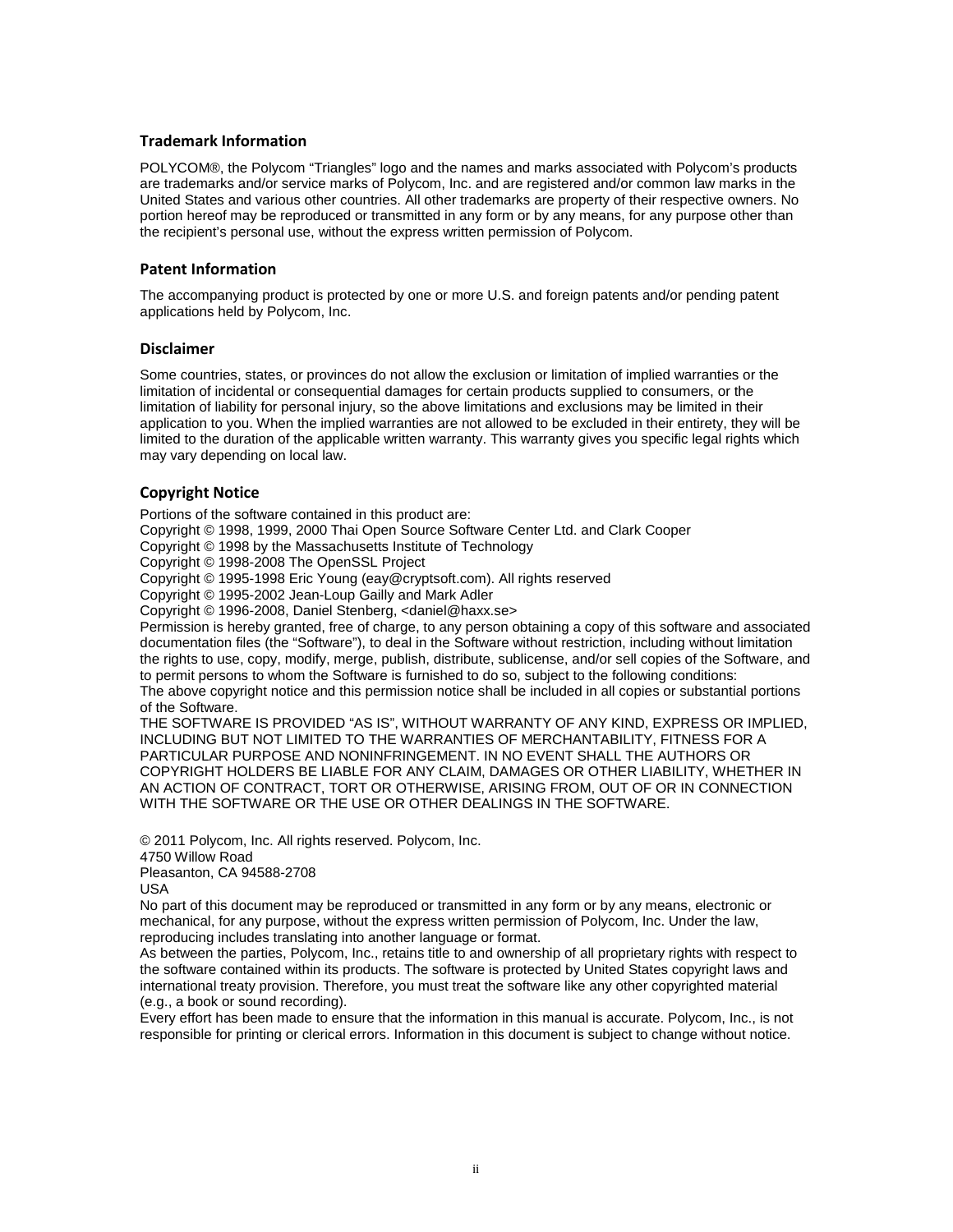## **Contents**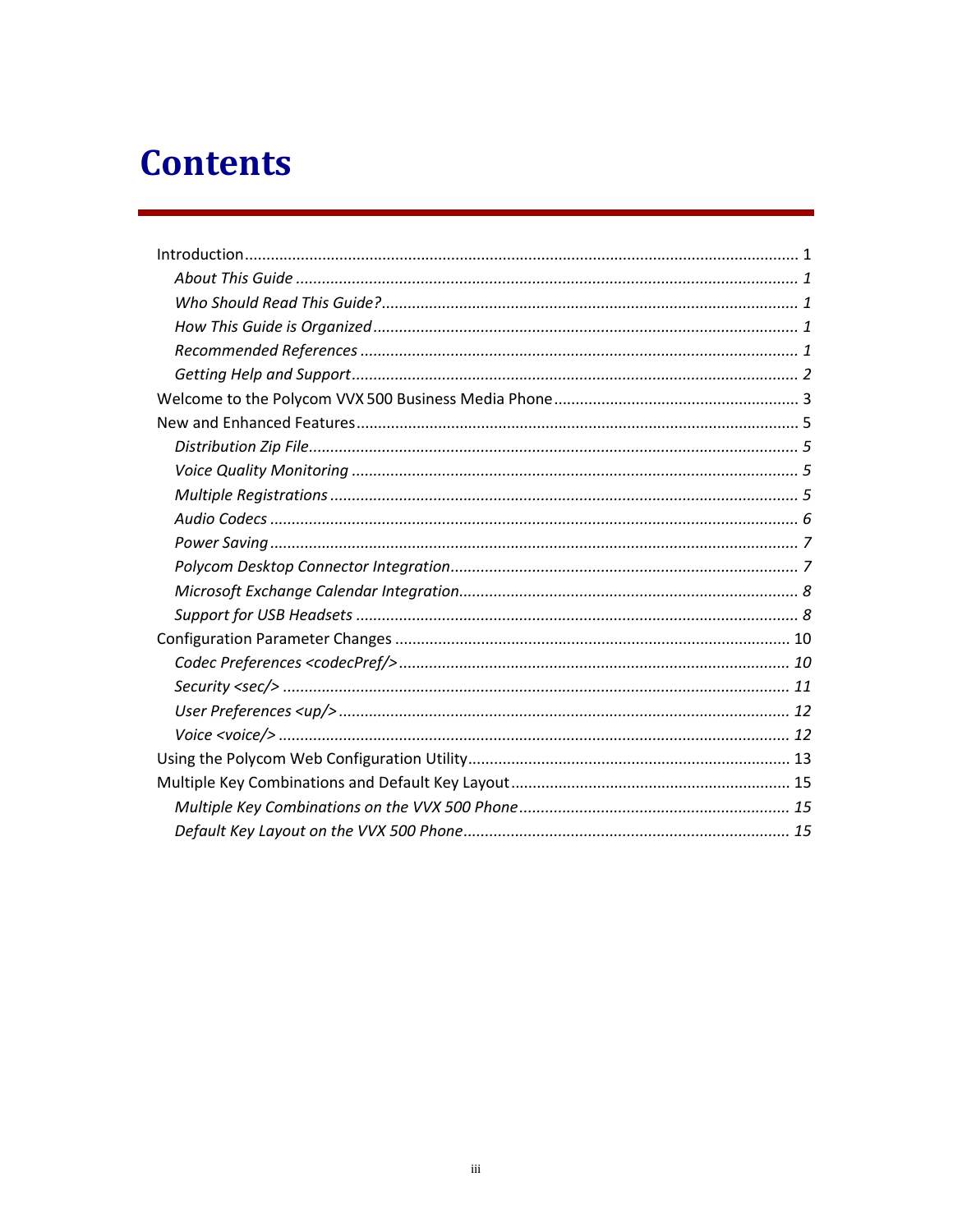## <span id="page-3-0"></span>**Introduction**

### <span id="page-3-1"></span>**About This Guide**

The Polycom® VVX® 500 Administrator's Guide addresses changes to the *Polycom UC Software 4.0.1 Administrators' Guide* specific to the release of the Polycom® VVX® 500 Business Media Phone.

### <span id="page-3-2"></span>**Who Should Read This Guide?**

System administrators and network engineers should read this guide to learn how properly to set up VVX 500 phones. This guide describes administration-level tasks and is not intended for end users.

### <span id="page-3-3"></span>**How This Guide is Organized**

This guide is organized into five sections.

The section[, Welcome to the Polycom VVX](#page-5-0) 500 Business Media Phone, introduces the Polycom VVX 500 phone.

The section, New and [Enhanced Features,](#page-7-0) shows you the new and enhanced features available on the VVX 500 phones.

The section[, Configuration Parameter Changes,](#page-12-0) provides a list of the configuration parameters that you can change when deploying the VVX 500 phone.

The section[, Using the Polycom Web Configuration Utility,](#page-15-0) shows you how to use the phone's Web Configuration Utility to configure the phone.

The section[, Multiple Key Combinations and Default Key Layout,](#page-17-0) shows you the multiple key combinations and default key layout on the VVX 500.

### <span id="page-3-4"></span>**Recommended References**

You can locate all Technical Bulletins, Feature Descriptions, and Notifications referred to in this Administrator's Guide on the Polycom Support Web site at [http://support.polycom.com/PolycomService/support/us/support/voice/soundpoint\\_ip/VoIP\\_Technical\\_Bulletins\\_pu](http://support.polycom.com/PolycomService/support/us/support/voice/soundpoint_ip/VoIP_Technical_Bulletins_pub.html) [b.html](http://support.polycom.com/PolycomService/support/us/support/voice/soundpoint_ip/VoIP_Technical_Bulletins_pub.html)

You can find all Polycom phone documentation on the Polycom Support Web site at <http://support.polycom.com/voice/>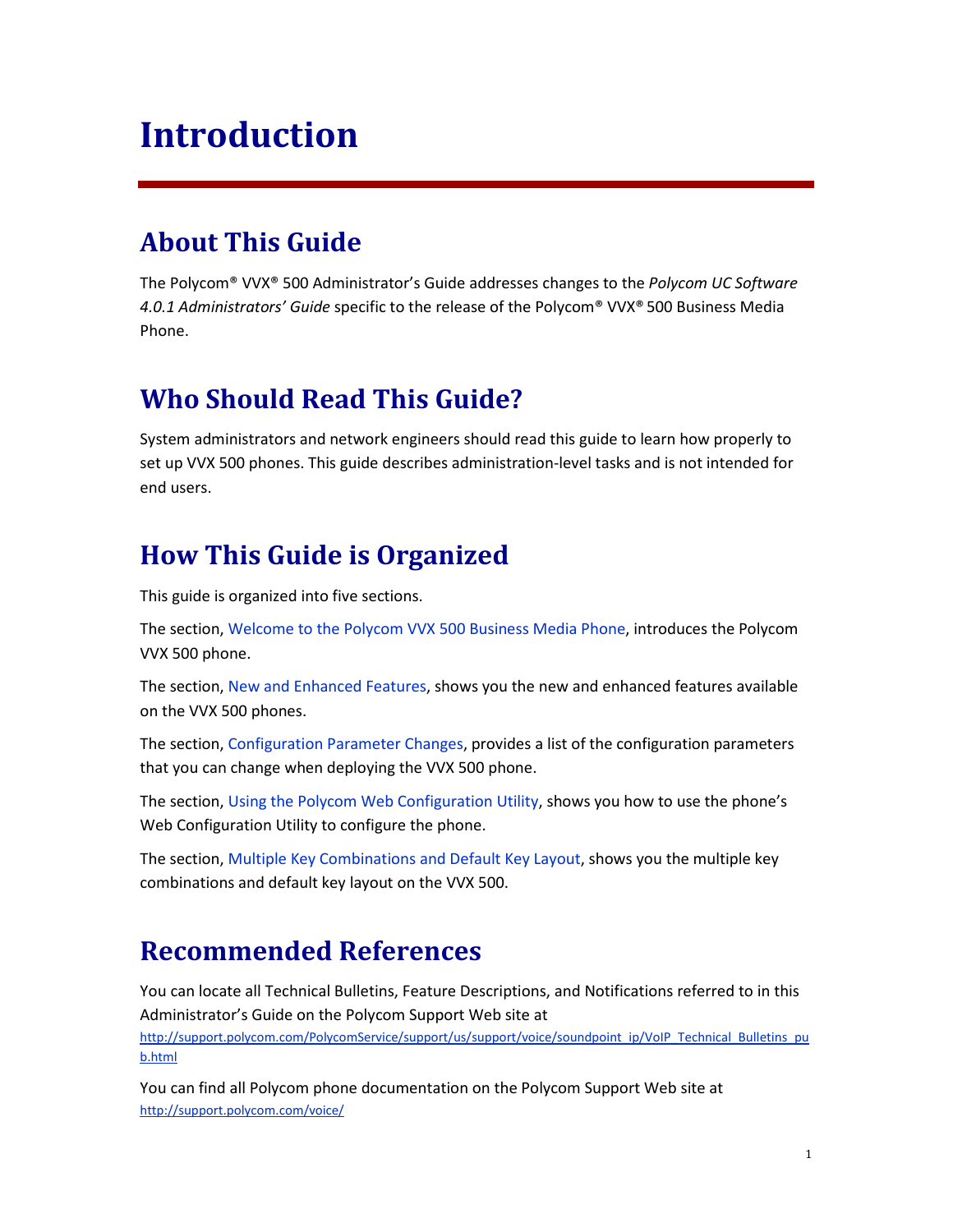You can find Request For Comments (RFC) documents by entering the RFC number at <http://www.ietf.org/rfc.html>

<span id="page-4-0"></span>For other references, look for the Web Info icon:

### **Getting Help and Support**

If you are looking for help or technical support for your phones, the following types of documents are available:

- Quick Start Guides, which describe how to assemble phones
- Quick User Guides, which describe the basic phone features
- User Guides, which describe both basic and advanced phone features
- Web Applications Developer's Guide, which provides guidance in the development of applications that run on your phone's Web Browser
- Feature Description and Technical Notifications such as Technical Bulletins and Quick Tips that describe workarounds to existing issues and provide expanded descriptions and examples
- Release Notes, which describe the new and changed features and fixed problems in the latest version of the software

### **REPOLYCOM** Support

For support or service, please contact your Polycom reseller or visit [support.polycom.com](http://support.polycom.com/) for software downloads, product document, product licenses, troubleshooting tips, service requests, and more.

We are constantly working to improve the quality of our documentation, and we would appreciate your feedback. Please send email to [VoiceDocumentationFeedback@polycom.com.](mailto:voicedocumentationfeedback@polycom.com?subject=Administrator)

Polycom recommends that you record the phone model numbers, software versions of both the Updater and UC Software, and partner platform for future reference.

Phone models: Updater version: UC Software version: Partner Platform: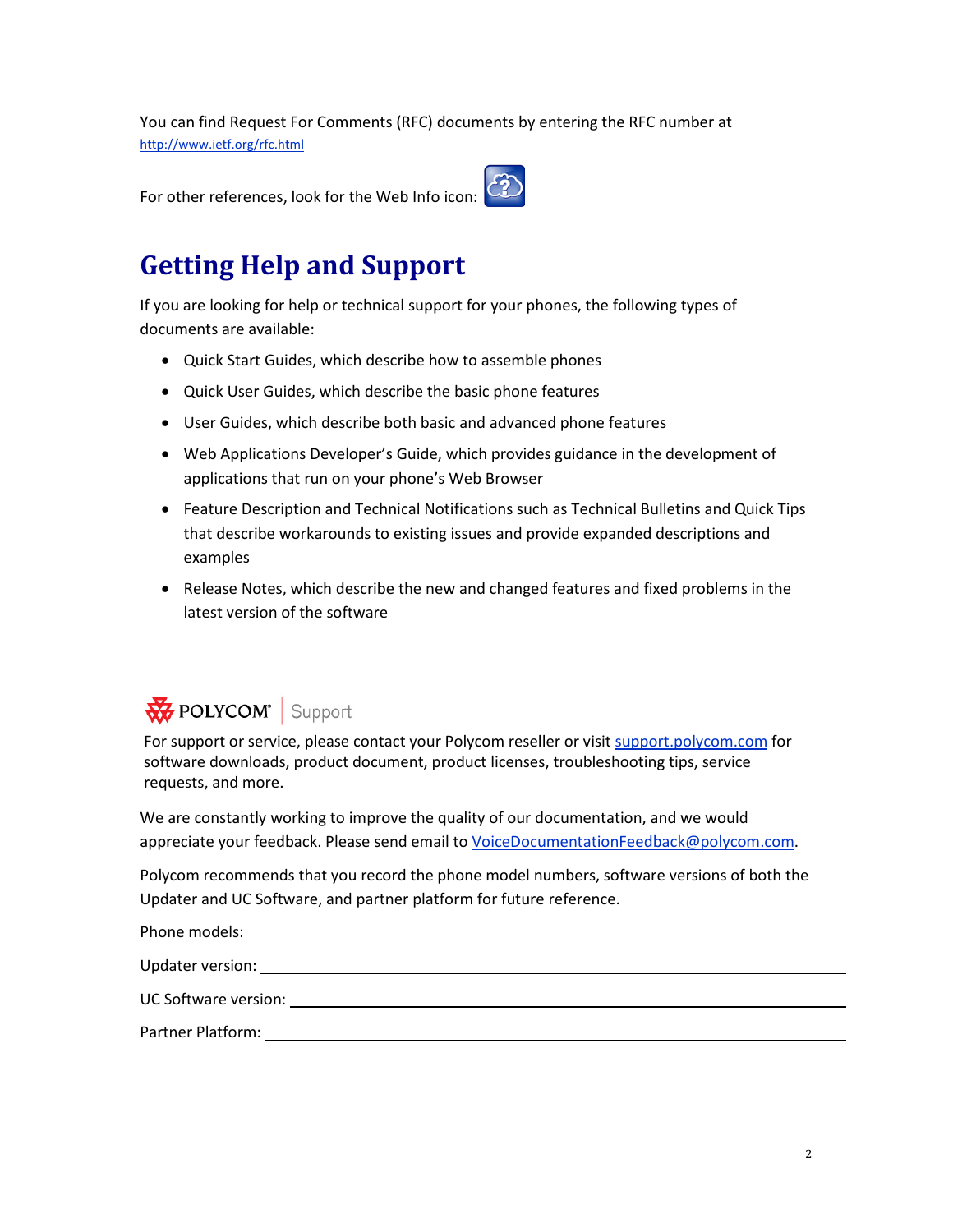# <span id="page-5-0"></span>**Welcome to the Polycom VVX500 Business Media Phone**

The Polycom<sup>®</sup> VVX<sup>®</sup> 500 is a business media phone that combines advanced business telephony, real-time presence and integrated business applications into one seamless, lifelike communications experience. Some of the features include:

- 3.5-inch diagonal color touch screen
- Support for Polycom HD voice (up to 14 kHz audio)
- Robust IP telephony feature set in SIP
- Adjustable base
- Two 10/100/1000 switched Ethernet ports
- Support for IEEE 802.3af Power over Ethernet or 48 V Wall Plug Adapter. The VVX 500 phone consumes 11 W maximum, 8 W typical, and just 6 W in power saving mode.

The VVX 500 is similar to the [Polycom® VVX® 1500](http://support.polycom.com/PolycomService/support/us/support/voice/business_media_phones/vvx1500.html) except for:

- Smaller footprint
- No support for video or H.323
- No support for provisioning by a Polycom® Converged Management Application™ (CMA™) system
- Different user interface
- Fewer hard keys
- Support for USB headsets
- A maximum of 500 local contacts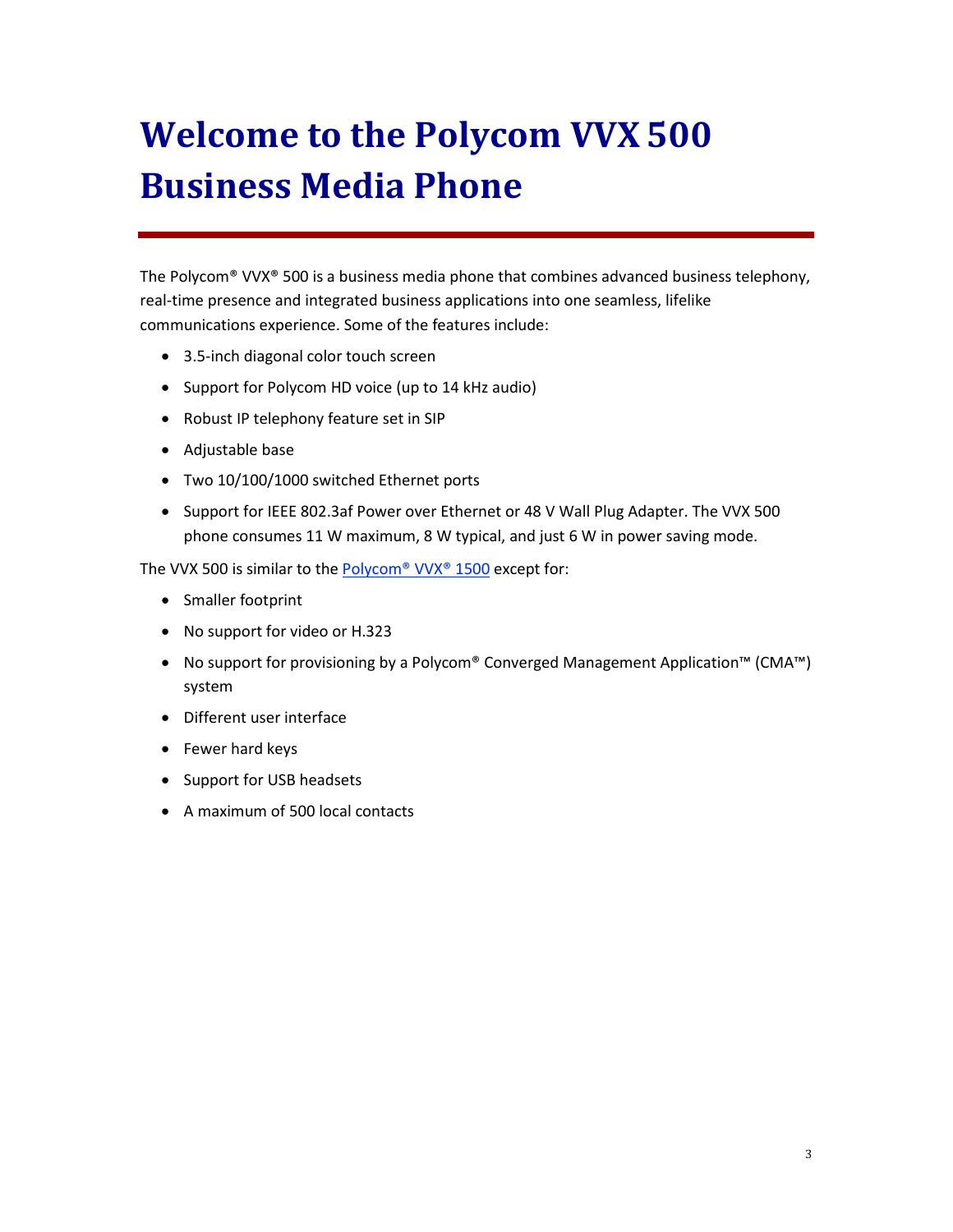The new or changed features include:

- [Distribution Zip File](#page-7-1)
- [Voice Quality Monitoring](#page-7-2)
- [Multiple Registrations](#page-7-3)
- [Audio Codecs](#page-8-0)
- [Power Saving](#page-9-0)
- [Polycom Desktop Connector Integration](#page-9-1)
- [Microsoft Exchange Calendar Integration](#page-10-0)
- [Support for USB Headsets](#page-10-1)

You can make configuration file changes to support the VVX 500 phone. These are described in [Configuration Parameter Changes.](#page-12-0) You can also make configuration changes using the Polycom Web Configuration Utility as described i[n Using the Polycom Web Configuration Utility.](#page-15-0)

The default key layout for the VVX 500 phone is shown in Multiple Key Combinations and [Default Key Layout.](#page-17-0)



#### Web Info: VVX 500 Support Documents

VVX 500 support documents are available from th[e VVX 500 support page](http://support.polycom.com/PolycomService/support/us/support/voice/business_media_phones/vvx500.html) on th[e Polycom Support](http://support.polycom.com/PolycomService/home/home.htm?isSSOCookieCreationRequired=null&prcRegistrationUrl=http%3A%2F%2Fportal.polycom.com%2FPolycomSSO%2Fregistration%2Findex.htm%3FfromSupport%3Dtrue&prcProblemsLoggingUrl=http%3A%2F%2Fwww.polycom.com%2Fsu)  [Web](http://support.polycom.com/PolycomService/home/home.htm?isSSOCookieCreationRequired=null&prcRegistrationUrl=http%3A%2F%2Fportal.polycom.com%2FPolycomSSO%2Fregistration%2Findex.htm%3FfromSupport%3Dtrue&prcProblemsLoggingUrl=http%3A%2F%2Fwww.polycom.com%2Fsu) site. These documents include:

- Polycom UC Software Release Notes
- Polycom UC Software Administrators' Guide
- Polycom VVX 500 Business Media Phone Quick Start Guide
- Polycom VVX 500 Business Media Phone Quick User Guide
- Polycom VVX 500 Business Media Phone User Guide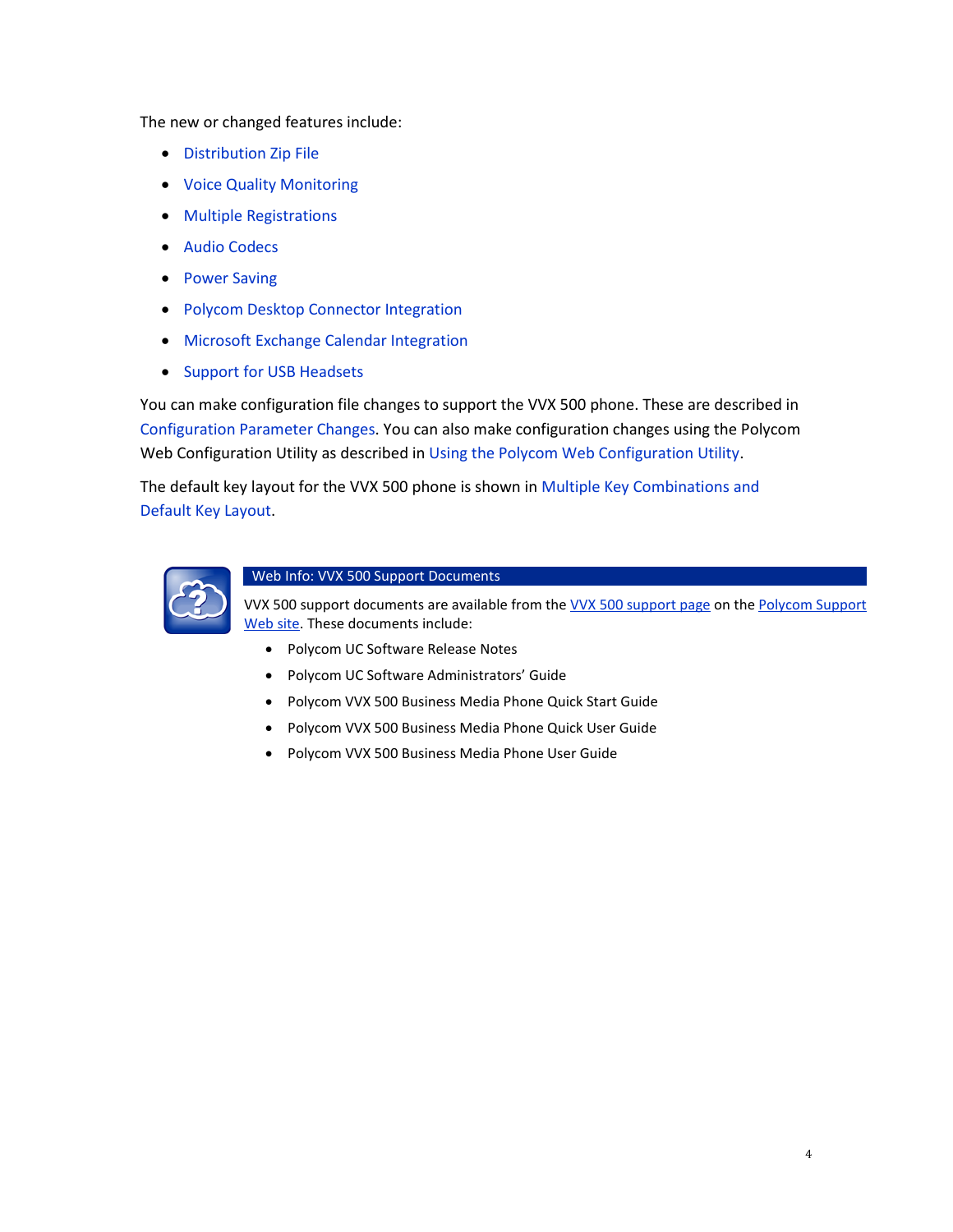## <span id="page-7-0"></span>**New and Enhanced Features**

<span id="page-7-1"></span>The following section describes the new and enhanced features of the VVX 500 phone.

### **Distribution Zip File**

Included with the **sip.ld** file in the software archive is a separate file for the VVX 500 phone named **3111-44500-001.sip.ld**. You can use this file to update the software specifically on your VVX 500 phones.

### <span id="page-7-2"></span>**Voice Quality Monitoring**

You can configure the VVX 500 phone to generate various quality metrics for listening and conversational quality.



Note: Activating Voice Quality Monitoring

The Voice Quality Monitoring feature requires a license key for activation. Using this feature may require purchase of a license key or activation by Polycom channels. For more information, contact your Certified Polycom Reseller.

### <span id="page-7-3"></span>**Multiple Registrations**

The VVX 500 phone supports a maximum of 12 registrations.

If the phone is unable to register with the call server, the unregistered line key icon,  $\mathcal{S},$ displays.

Once the phone is able to register, the registered line key icon,  $\delta$ , displays.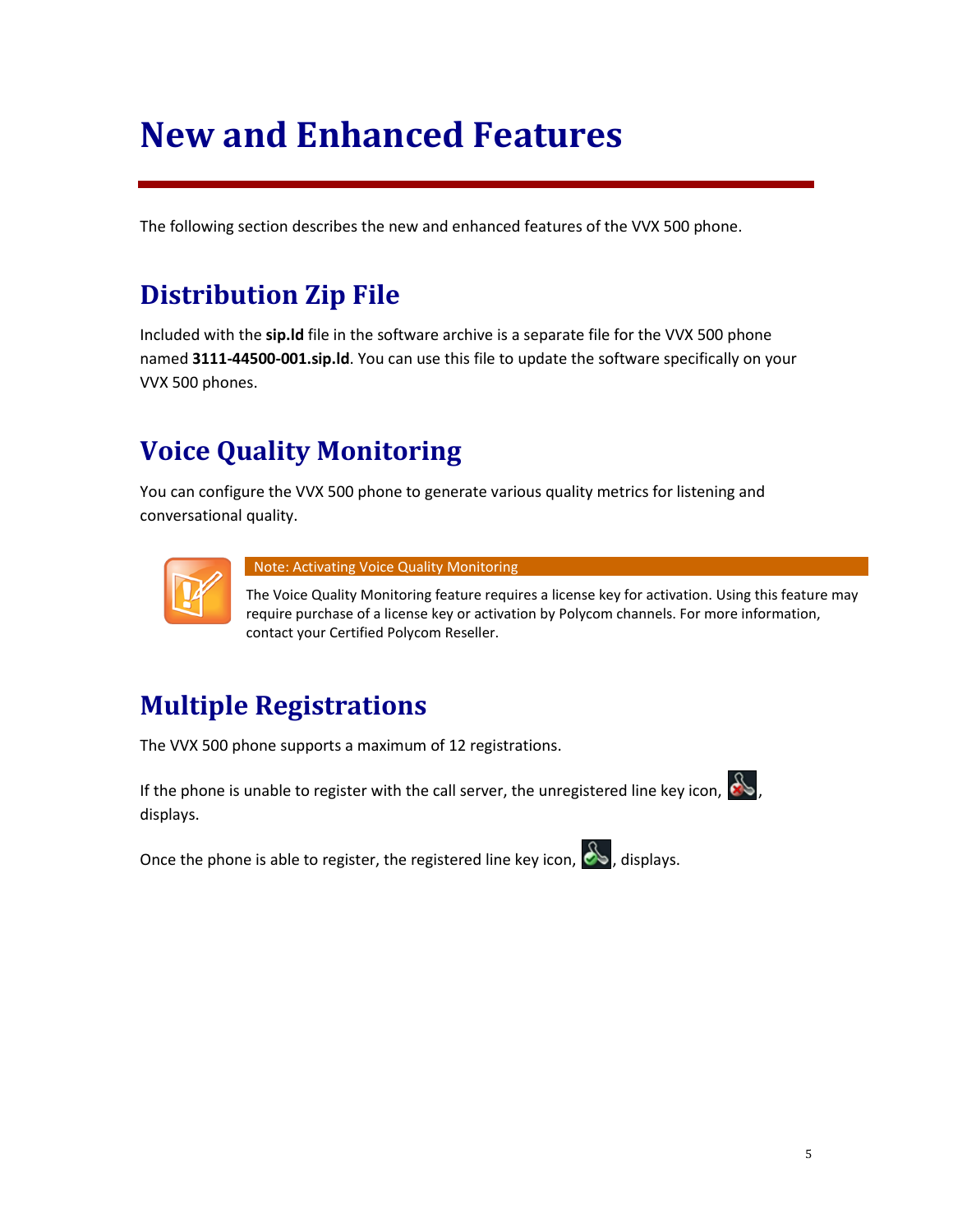### <span id="page-8-0"></span>**Audio Codecs**

The following table lists the supported audio codecs and corresponding priorities for the VVX 500 phone:

#### **Table 1: Supported Audio Codecs**

| <b>Supported Audio Codecs</b> | Priority |
|-------------------------------|----------|
| $G.711u$ -law                 | 6        |
| $G.711a$ -law                 | 7        |
| G.722                         | 4        |
| G.722.1 (32kbps)              | 5        |
| G.722.1C (48kbps)             | 2        |
| G.729AB                       | 8        |
| iLBC (13.33kbps, 15.2kbps)    | 0, 0     |

The following table lists summarizes of the supported audio codecs and their corresponding properties:

| Algorithm     | Reference       | <b>Raw Bit</b><br>Rate         | <b>IP Bit Rate</b>            | Sample Rate | Default<br><b>Payload Size</b> | <b>Effective Audio</b><br>bandwidth |
|---------------|-----------------|--------------------------------|-------------------------------|-------------|--------------------------------|-------------------------------------|
| $G.711u$ -law | <b>RFC 1890</b> | 64 Kbps                        | 80 Kbps                       | 8 Ksps      | 20 <sub>ms</sub>               | 3.5 KHz                             |
| $G.711a$ -law | <b>RFC 1890</b> | 64 Kbps                        | 80 Kbps                       | 8 Ksps      | 20 <sub>ms</sub>               | 3.5 KHz                             |
| G.722         | <b>RFC 1890</b> | 64 Kbps                        | 80 Kbps                       | 16 Ksps     | 20 <sub>ms</sub>               | 7 KHz                               |
| G.722.1       | <b>RFC 3047</b> | 16 Kbps<br>24 Kbps<br>32 Kbps  | 32 Kbps<br>40 Kbps<br>48 Kbps | 16 Ksps     | 20 <sub>ms</sub>               | 7 KHz                               |
| G.722.1C      | G7221C          | 224 Kbps<br>32 Kbps<br>48 Kbps | 40 Kbps<br>48 Kbps<br>64 Kbps | 32 Ksps     | 20 <sub>ms</sub>               | 14 KHz                              |
| G.729AB       | <b>RFC 1890</b> | 8 Kbps                         | 24 Kbps                       | 8 Ksps      | 20 <sub>ms</sub>               | 3.5 KHz                             |
| <b>iLBC</b>   | <b>RFC 3951</b> | 13.33Kbps<br>15.2Kbps          | 31.2 Kbps<br>24 Kbps          | 8 Ksps      | 30 ms<br>20 <sub>ms</sub>      | 3.5 KHz                             |

#### **Table 2: Audio Codec Summary**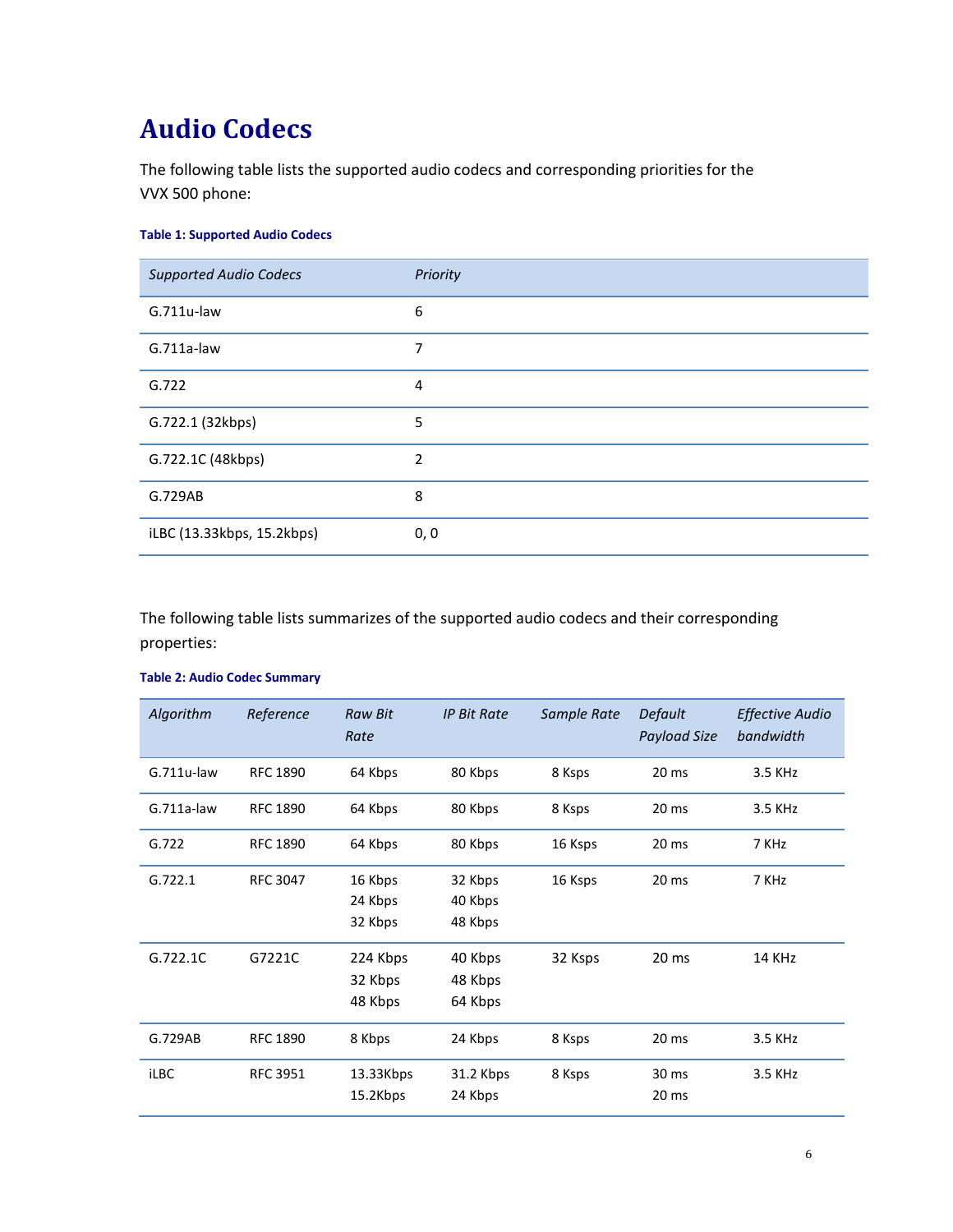

#### Note: Network Bandwidth

The network bandwidth necessary to send the encoded voice is typically 5 to 10 percent higher than the encoded bit rate due to packetization overhead. For example, a G.722.1C call at 48 kbps consumes roughly 100 kbps of network bandwidth (two-way audio).

You can perform configuration changes centrally at the provisioning server or locally using the Web Configuration Utility as indicated in Table 3.

**Table 3: Configuring Audio Codecs**

| <b>Central Provisioning Server</b> |  |
|------------------------------------|--|
|                                    |  |

**template** > parameter

Specify codec priority, preferred payload sizes, and jitter buffer tuning parameters

............................................................................................................... **site.cfg** > [Codec Preferences <codecPref/>](#page-12-1) 

#### **Web Configuration Utility**

Specify codec priority, preferred payload sizes, and jitter buffer tuning parameters.

Navigate to http://<*phoneIPAddress*>, and select **Settings** > **Codec Profiles**.

These changes are saved to the flash file system and are backed up to **<***MAC address***>-web.cfg** on the provisioning server.

These changes will override global settings unless deleted through the **Reset to Default** button.

*Note: These changes can also be deleted on the phone by pressing the Menu key, and then selecting Settings > Advanced > Administration Settings > Reset to Defaults > Reset Web Configuration*.

### <span id="page-9-0"></span>**Power Saving**

By default, the power-saving feature on the VVX 500 phone is turned off. For more information about the feature and how to set power saving parameters, see the *[Polycom UC Software 4.0.1](http://supportdocs.polycom.com/PolycomService/support/global/documents/support/setup_maintenance/products/voice/UC_Software_Admin_Guide_v4_0_1.pdf)  [Administrators' Guide](http://supportdocs.polycom.com/PolycomService/support/global/documents/support/setup_maintenance/products/voice/UC_Software_Admin_Guide_v4_0_1.pdf)*.

### <span id="page-9-1"></span>**Polycom Desktop Connector Integration**

With the Polycom® Desktop Connector<sup>™</sup> application installed on a computer, you can use your mouse and keyboard to enter information and navigate screens on your VVX 500 phone running Polycom UC Software 4.0.1. This feature enables users to enter phone numbers or to select screen objects without having to use the phone's keypad or touch screen. To use this feature, the phone and computer must be on the same network or directly connected through the phone's PC port.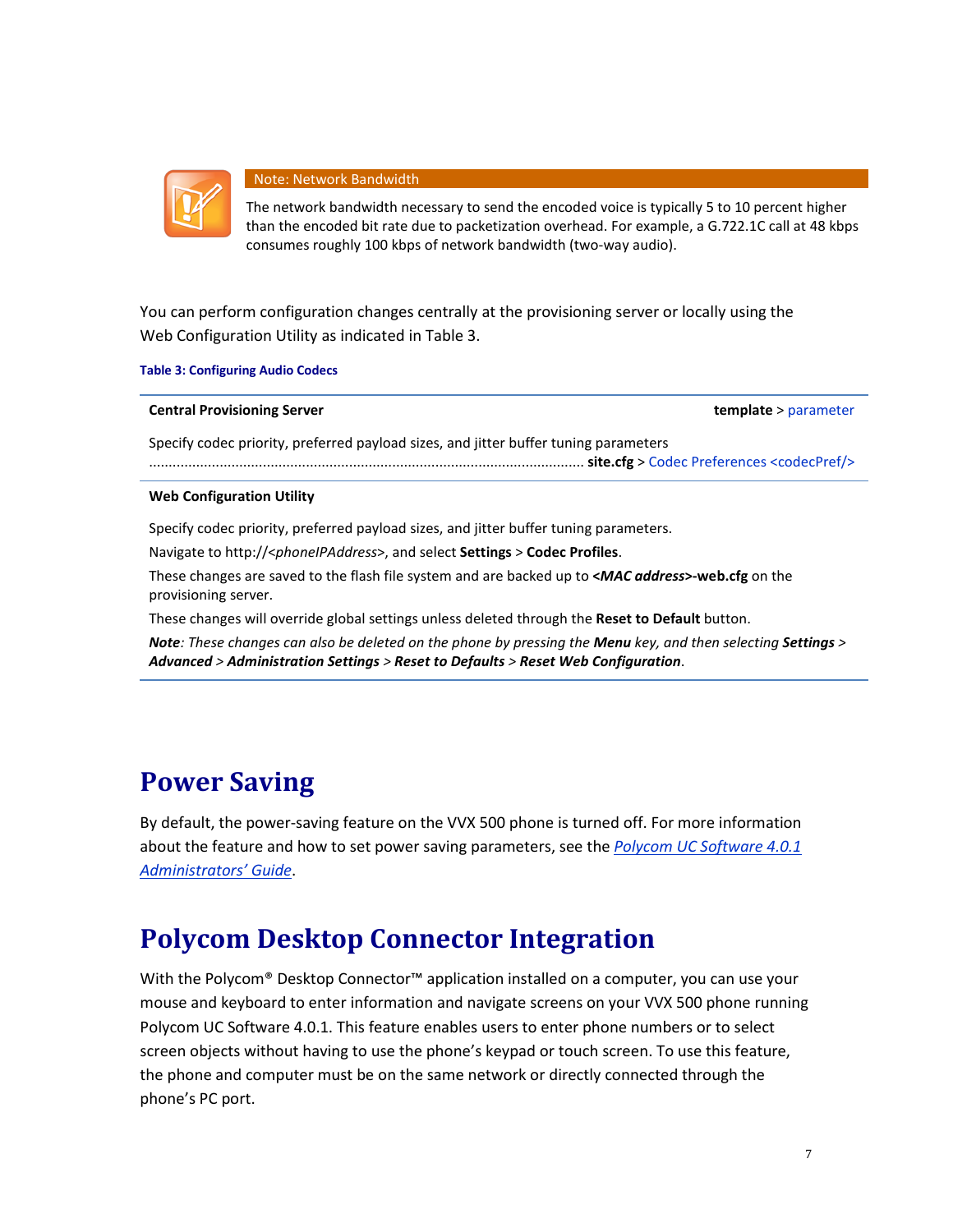You will need to download and install the Polycom Desktop Connector application from the Polycom Web site at [http://www.polycom.com/products/voice/applications/index.html.](http://www.polycom.com/products/voice/applications/index.html) Polycom Desktop Connector is compatible with computers running Microsoft<sup>®</sup> Windows XP®, Windows Vista®, and Windows® 7.

For information on configuring Polycom Desktop Connector, see the *[Polycom UC Software 4.0.1](http://supportdocs.polycom.com/PolycomService/support/global/documents/support/setup_maintenance/products/voice/UC_Software_Admin_Guide_v4_0_1.pdf)  [Administrators' Guide](http://supportdocs.polycom.com/PolycomService/support/global/documents/support/setup_maintenance/products/voice/UC_Software_Admin_Guide_v4_0_1.pdf)* and *[Feature Profile 52855: Extend Your PC to Your Phone](http://support.polycom.com/PolycomService/support/us/support/voice/soundpoint_ip/VoIP_Technical_Bulletins_pub.html) with the [Polycom Desktop Connector](http://support.polycom.com/PolycomService/support/us/support/voice/soundpoint_ip/VoIP_Technical_Bulletins_pub.html)*.

### <span id="page-10-0"></span>**Microsoft Exchange Calendar Integration**

Users can view their Microsoft Exchange 2007 and 2010 calendar on their VVX 500 phones. The user has quick access to meeting information and can dial into conference calls with one selection.

Users can launch the feature by touching the Calendar icon,  $\int_{\text{Calendar}}$ , on the phone's Home screen. Users must have valid Microsoft Windows credentials to access the Microsoft Exchange Calendar information on their phone.

For information on configuring the calendaring feature, see the *[Polycom UC Software 4.0.1](http://supportdocs.polycom.com/PolycomService/support/global/documents/support/setup_maintenance/products/voice/UC_Software_Admin_Guide_v4_0_1.pdf)  [Administrators' Guide](http://supportdocs.polycom.com/PolycomService/support/global/documents/support/setup_maintenance/products/voice/UC_Software_Admin_Guide_v4_0_1.pdf)* and *[Engineering Advisory 66940: Integrating the Calendar and Instant](http://supportdocs.polycom.com/PolycomService/support/global/documents/support/technical/products/voice/Integrating_Calendaring_IM_Presence_Features_EA66940.pdf)  [Messaging/Presence Features on Polycom® Phones](http://supportdocs.polycom.com/PolycomService/support/global/documents/support/technical/products/voice/Integrating_Calendaring_IM_Presence_Features_EA66940.pdf)*.

### <span id="page-10-1"></span>**Support for USB Headsets**

The VVX 500 phone supports the use of USB headsets. The following USB headsets are compatible with the VVX 500:

- Jabra Pro 9465-Duo
- Jabra Pro 9470
- Plantronics Voyager Pro UC

You can perform USB headset configuration changes centrally at the provisioning server or locally using the template parameters listed in [Table 4.](#page-10-2)

<span id="page-10-2"></span>

| <b>Central Provisioning Server</b>                                                                      | <b>template</b> > parameter |
|---------------------------------------------------------------------------------------------------------|-----------------------------|
| Specify how phone and the USB headset interact $\ldots$ <b>site.cfg</b> > up.headset.phoneVolumeControl |                             |
| Specify if the USB headset volume persist between callssite.cfg > voice.volume.persist.headset          |                             |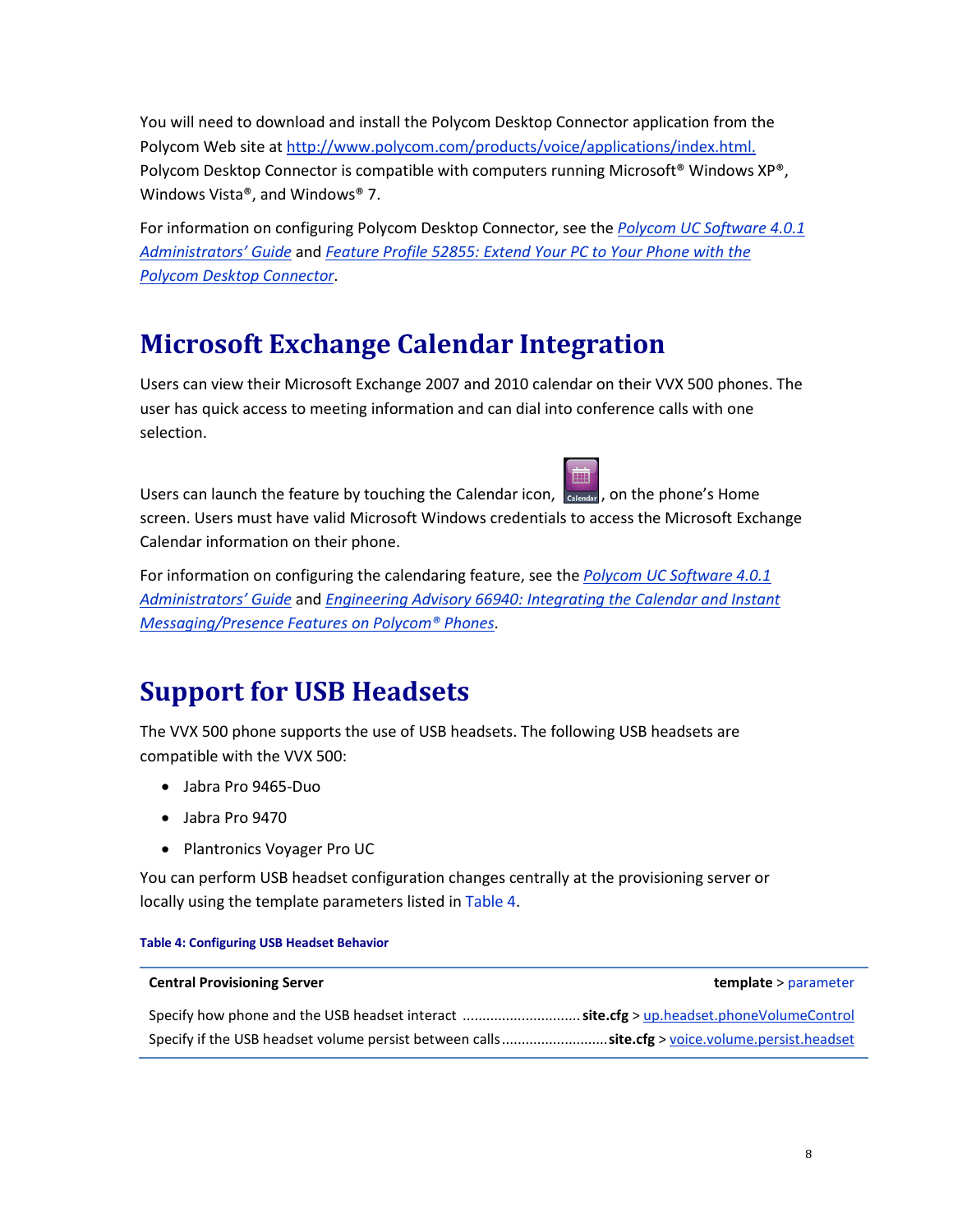

#### Note: Sound Effects Mixed with Active Audio

On the VVX 500, there are two cases where sound effects are mixed in with the active audio termination instead of being routed to the location designated by se.destination:

- When se.destination=headset and there is active audio on the handset, then sound effects are mixed with the active audio on the handset.
- When se.destination=handset and there is active audio on the headset, then sound effects shall be mixed with the active audio on the headset.

This audio mixing occurs due to a phone hardware limitation.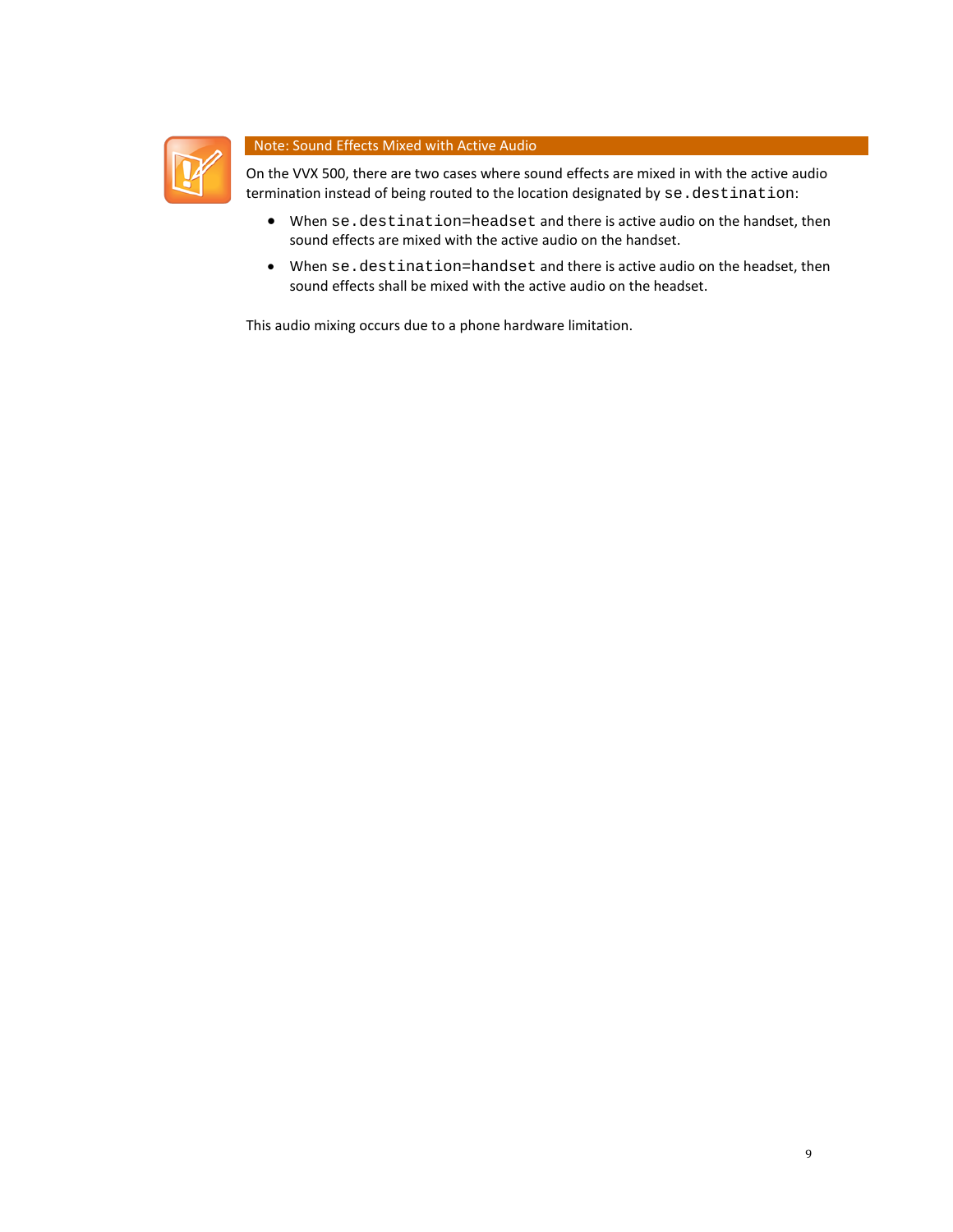## <span id="page-12-0"></span>**Configuration Parameter Changes**

The following configuration parameter changes and additions were made to support the VVX 500 phone:

- [Codec Preferences <codecPref/>](#page-12-1)
- [Security <sec/>](#page-13-0)
- [User Preferences <up/>](#page-14-0)
- <span id="page-12-1"></span>• [Voice <voice/>](#page-14-1)

### **Codec Preferences <codecPref/>**

The following parameters specify the audio codec preferences for the VVX 500 phone.

#### **Table 5: Codec Preference Parameters**

| Parameter                      | <b>Permitted Values</b> | Default        |
|--------------------------------|-------------------------|----------------|
| voice.codecPref.G711_A         | Null, 0 to 27           | 7              |
| voice.codecPref.G711_Mu        |                         | 6              |
| voice.codecPref.G722           |                         | $\overline{4}$ |
| voice.codecPref.G7221.16kbps   |                         | $\mathbf 0$    |
| voice.codecPref.G7221.24kbps   |                         | $\mathbf 0$    |
| voice.codecPref.G7221.32kbps   |                         | 5              |
| voice.codecPref.G7221C.24kbps  |                         | $\mathbf 0$    |
| voice.codecPref.G7221C.32kbps  |                         | 0              |
| voice.codecPref.G7221C.48kbps  |                         | $\overline{2}$ |
| voice.codecPref.G729AB         |                         | 8              |
| voice.codecPref.iLBC.13_33kbps |                         | 0              |
| voice.codecPref.iLBC.15_2kbps  |                         | $\mathbf 0$    |
| voice.codecPref.Lin16.16ksps   | Null, 0 to 27           | 0              |
| voice.codecPref.Lin16.32ksps   |                         | $\mathbf 0$    |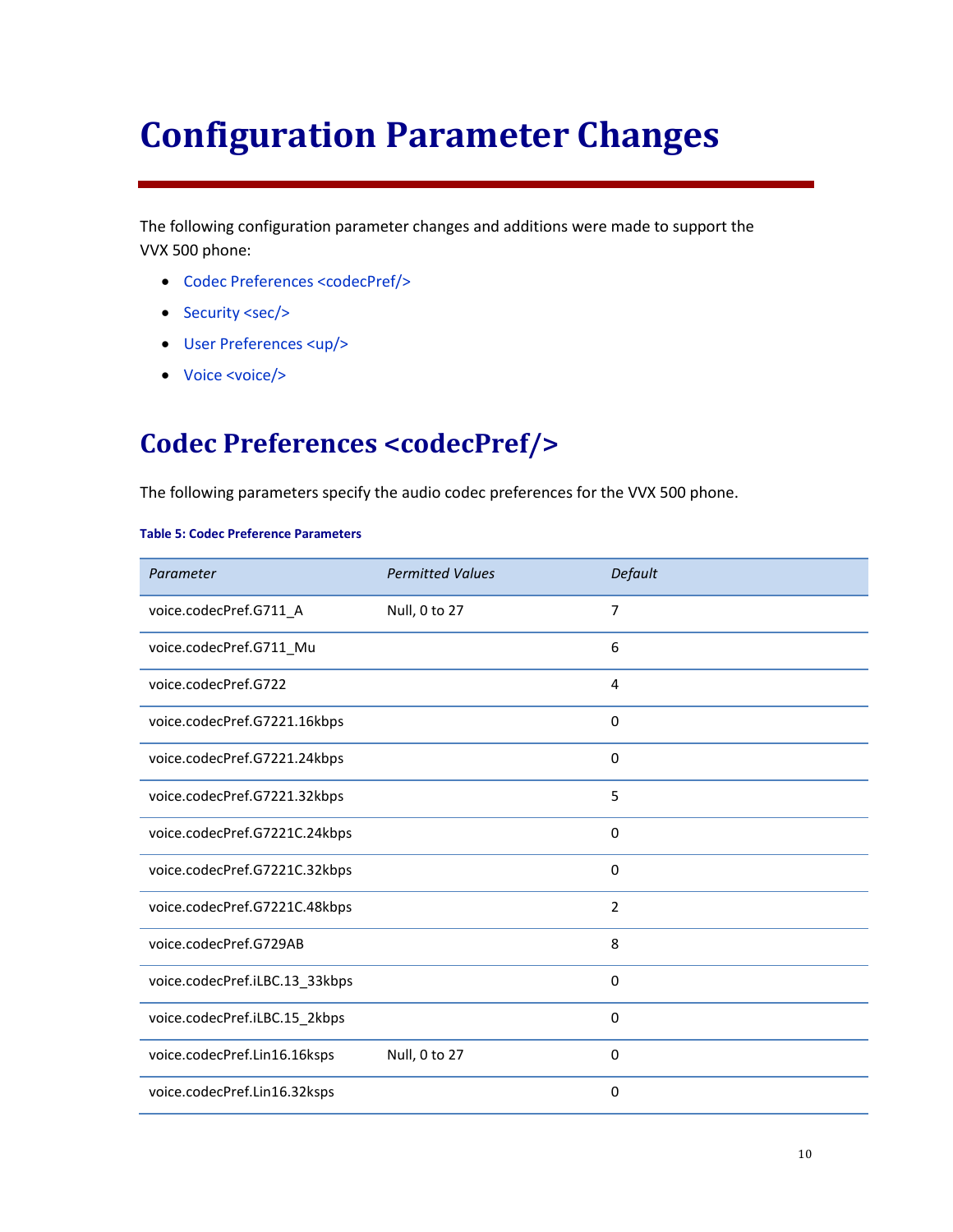| Parameter                      | <b>Permitted Values</b> | Default |
|--------------------------------|-------------------------|---------|
| voice.codecPref.Lin16.44_1ksps |                         | 0       |
| voice.codecPref.Lin16.48ksps   |                         | 0       |
| voice.codecPref.Lin16.8ksps    |                         | 0       |



#### Note: Choosing Codecs for Your Deployment

Codecs with a default of 0 are available for test purposes only and are not expected to be used in your deployment.

#### <span id="page-13-0"></span>**Security <sec/>**

This parameter affects the security features of the phone. This new configuration parameter is defined as follows:

#### **Table 6: File Encryption Parameters**

| Parameter                                  | <b>Permitted Values</b> | Default |
|--------------------------------------------|-------------------------|---------|
| sec.encryption.upload.callLists $1$ 0 or 1 |                         |         |

The encryption on the phone-specific call lists that is uploaded to the provisioning server. If 0, the call list is uploaded unencrypted regardless of how it was downloaded, the directory replaces whatever phone-specific call list is on the server, even if the file on the server is encrypted. If 1, the call list is uploaded encrypted regardless of how it was downloaded. The file replaces any existing phone-specific call lists file on the server.

1 Change causes phone to restart or reboot.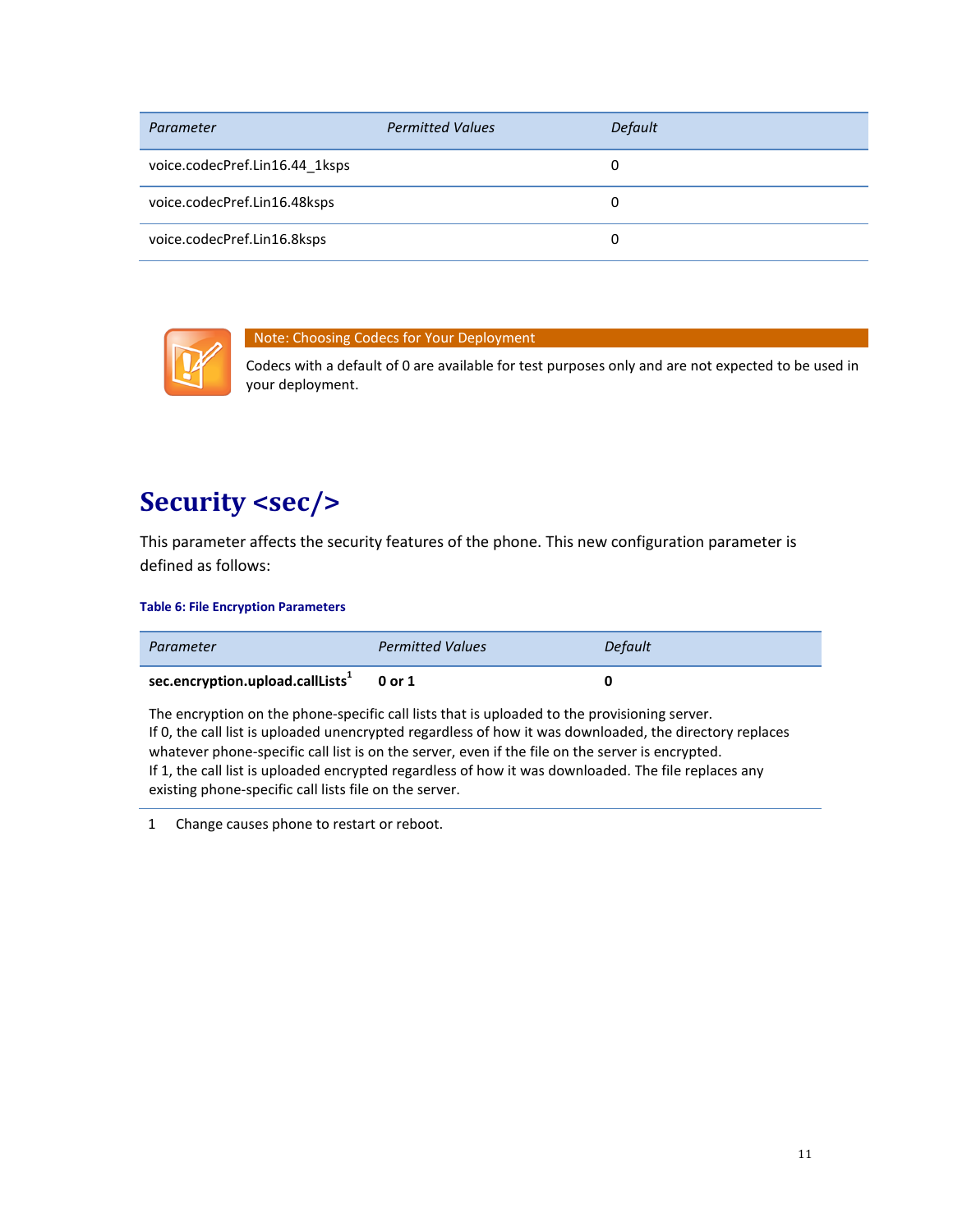### <span id="page-14-0"></span>**User Preferences <up/>**

This parameter provides user preferences for certain aspects of the phones. These new configuration parameters are defined as follows:

#### **Table 7: User Preferences Parameters**

| Parameter                                  | <b>Permitted Values</b> | Default |
|--------------------------------------------|-------------------------|---------|
| up.headset.phoneVolumeControl <sup>1</sup> | disable, enable, auto   | auto    |

When a headset is connected to the phone, the phone's behavior with respect to volume control events from certain headsets is different.

*enable* – The phone responds to volume up/down events from the headset by displaying the volume widget in the phone's user interface and adjusting the phone's internal volume.

*disable* – The phone shall ignore volume up/down events from the headset; pressing the headset's volume controls has no effect on the phone.

*auto* – The phone shall automatically select which of the above two behaviors to apply, based upon the type and model version of headset that is attached.

| up.idleStateView $1$ | 0 or 1 |  |
|----------------------|--------|--|
|                      |        |  |

Sets the default view on the phone.

If 0, The call/line view is the default view. If 1, the Home screen is the default view.

1 Change causes phone to restart or reboot.

### <span id="page-14-1"></span>**Voice <voice/>**

The <voice/> parameter controls the settings related to the audio on the phone. This new configuration parameter is defined as follows:

**Table 8: Voice Parameters**

| Parameter                         | <b>Permitted Values</b> | Default |
|-----------------------------------|-------------------------|---------|
| voice.volume.persist.headset $^1$ | 0 or 1                  |         |

If 0, the USB headset receive volume will automatically rest to a nominal level after each call. If 1, the volume for each call will be the same as the previous call.

 $1$  Changes causes phone to restart or reboot.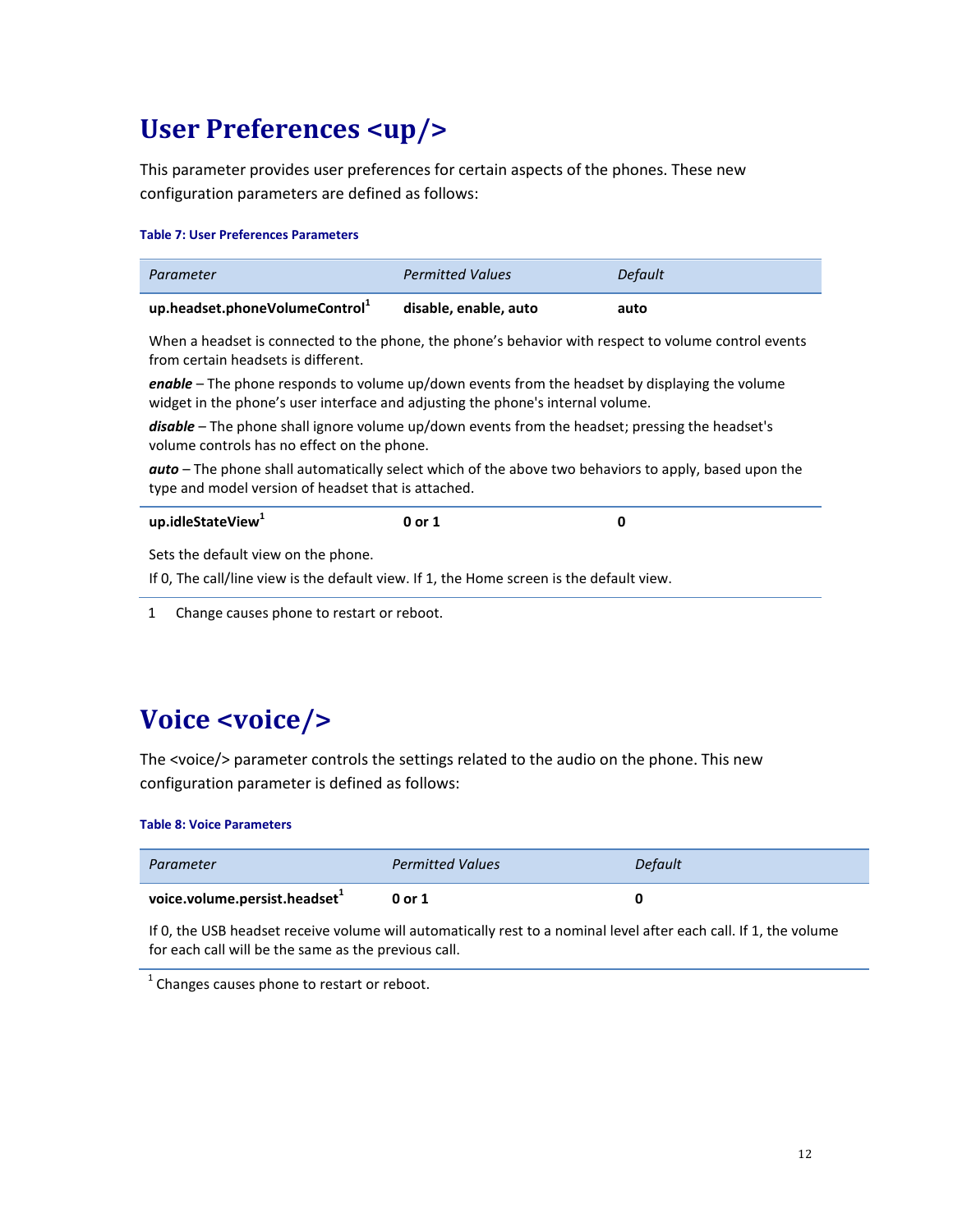# <span id="page-15-0"></span>**Using the Polycom Web Configuration Utility**

After you set up your VVX 500 phones on the network, users will be able to place and answer calls using the default configuration. The Web Configuration Utility enables you and your phone users to optimize or customize individual phones.

You and your users can perform configuration changes on a per-phone basis with the Web Configuration Utility. You can use the Web Configuration Utility as the sole configuration method or in addition to central provisioning. Any configuration changes made to individual phones using the Web Configuration Utility will override configuration settings made with central provisioning. Configuration changes made manually using a phone's user interface will override changes made using the Web Configuration Utility.

You can access the utility by entering the phone's IP address in a Web browser, such as http://<*phone IP address*> for example. For users, log in as a **User** and enter the user password, which is *123* by default. For administrators, log in as an **Admin** and enter the administrative password, which is *456* by default.



#### Troubleshooting: I Cannot Enable Certain Features Using the Web Configuration Utility

You cannot enable/disable all features through the Web Configuration Utility. You must make changes for these features through the configuration files.

Changes made through the Web Configuration Utility or the phone's user interface are stored internally as overrides. These overrides take precedence over settings contained in the configuration obtained from the provisioning server.

If the provisioning server permits uploads, these override settings will be saved in a file called **<***MAC Address***>-web.cfg** and **<***MAC Address***>-phone.cfg** on the provisioning server as well as in the phone's device settings.



#### Caution: Web Configuration Changes Override Provisioning Server Configurations

Web configuration changes will continue to override the provisioning server-derived configuration until deleted through the **Reset Web Configuration** menu selection or configured using the <device/> parameters. Local configuration changes—made through the phone's user interface—will continue to override the provisioning server-derived configuration until deleted through the **Reset Local Configuration** menu selection or configured using the <device/> parameters.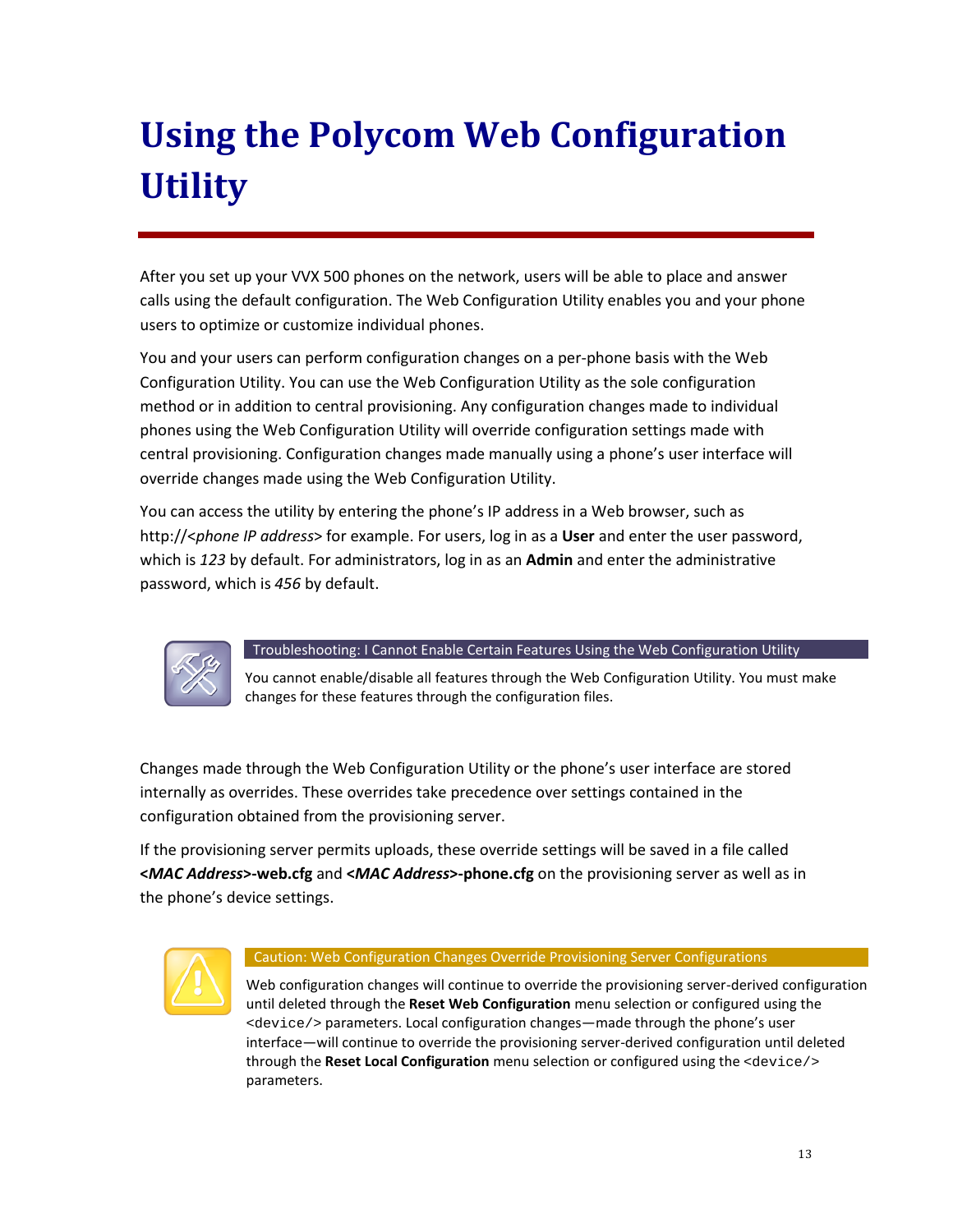#### **To configure the phone through the Web Configuration Utility, follow these steps:**

**1** Obtain your phone's IP address.

To see the phone's IP address, touch settings from the phone's Home screen, and then select **Status > Platform > Phone**. Scroll down to see the IP address.

**2** Enter the phone's IP address in the Web browser's address bar. The following figure shows a sample IP address in the Web browser's address bar.

| <sup>3</sup> Mozilla Firefox |              |      |         |                                   |  |  |  |  |  |  |
|------------------------------|--------------|------|---------|-----------------------------------|--|--|--|--|--|--|
| File                         | Edit         | View | History | Bookmarks <u>T</u> ools<br>– Help |  |  |  |  |  |  |
|                              |              |      |         | ⋒<br>123.45.678.90                |  |  |  |  |  |  |
|                              | Most Visited |      |         |                                   |  |  |  |  |  |  |
|                              |              |      |         |                                   |  |  |  |  |  |  |

**3** Press the **Enter** key. The Utility login screen displays, as shown next.

| <b>Welcome to Polycom Web Configuration Utility</b> |                            |  |
|-----------------------------------------------------|----------------------------|--|
| <b>Enter Login Information</b>                      |                            |  |
| Login As                                            | $\odot$ Admin $\odot$ User |  |
| Password                                            |                            |  |
| <b>Submit</b>                                       | Reset                      |  |

**4** Select **Admin** or **User**, and then enter the appropriate password.

The default password for an administrator is *456*. The default password for a user is *123*. The Utility's Home screen displays.

- **5** Make the desired configuration changes to the phone's configuration.
- **6** Press **Save**.
- **7** Log out of the Web Configuration Utility.

For more information, see the [Web Configuration Utility User Guide](http://support.polycom.com/global/documents/support/user/products/voice/UC_Web_Config_Utility_User_Guide_v4_0_0.pdf) on the Polycom Support web site.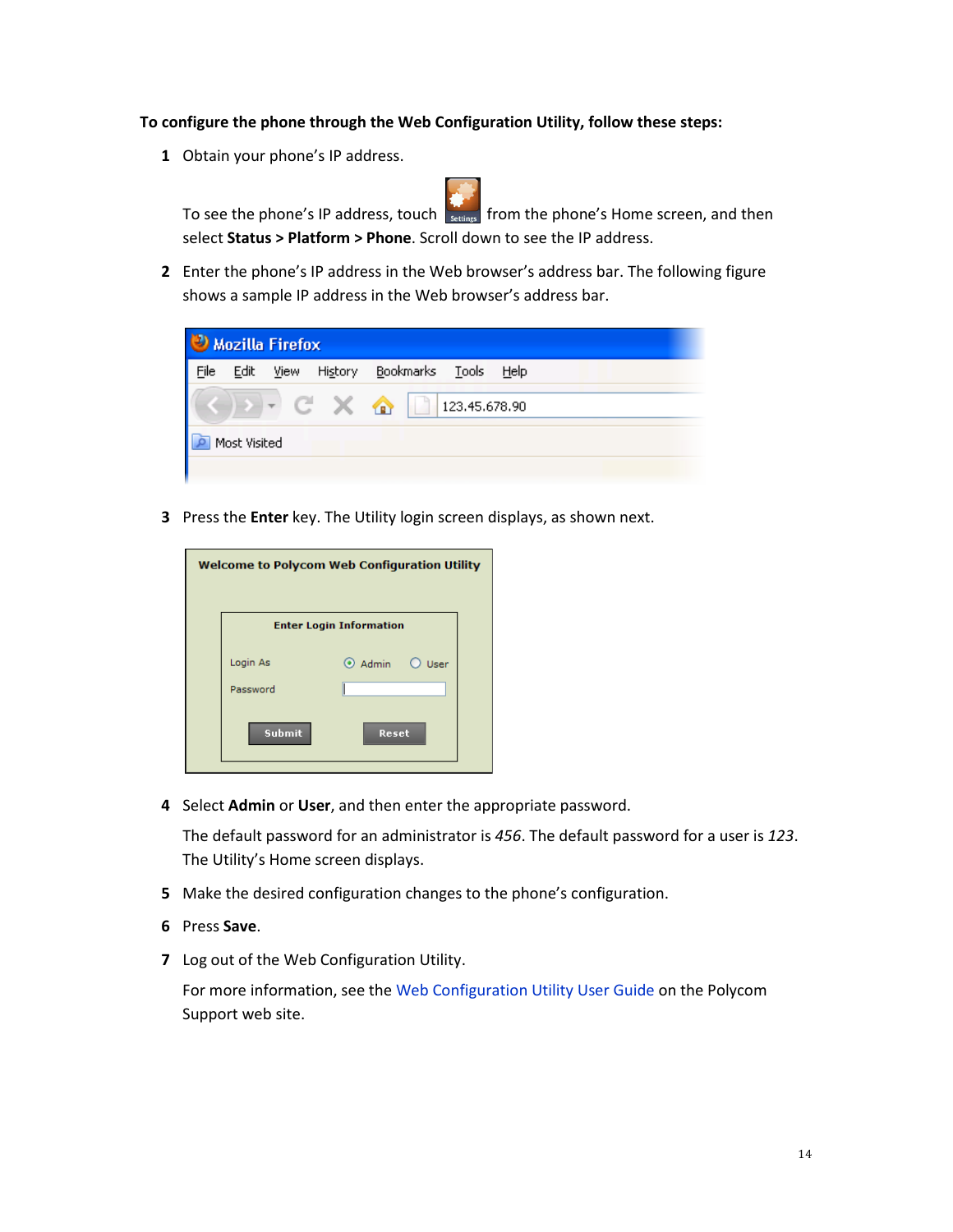# <span id="page-17-0"></span>**Multiple Key Combinations and Default Key Layout**

### <span id="page-17-1"></span>**Multiple Key Combinations on the VVX 500 Phone**

Pressing multiple key combinations enable you to perform certain operation on the VVX 500 phone. The multiple key combinations on the VVX 500 phone are as follows:

- **Reboot the Phone**—Press and hold **0**, **1**, and **3** dial pad keys simultaneously until a confirmation tone is heard or for about three seconds.
- **Restore Factory Defaults**—Press and hold the **1**, **3**, and **5** dial pad keys simultaneously during the countdown process in the Updater until the password prompt appears. Enter the administrator password to initiate the reset. Resetting to factory defaults will also reset the administrator password (factory default password is 456).
- **Upload Log Files**—Press and hold the **1**, **5**, and **9** dial pad keys simultaneously until you hear a three-second confirmation tone.

### <span id="page-17-2"></span>**Default Key Layout on the VVX 500 Phone**

The illustration of the VVX 500 is followed by [Table 9: Default Key ID by Function,](#page-18-0) which shows the available phone key functions.